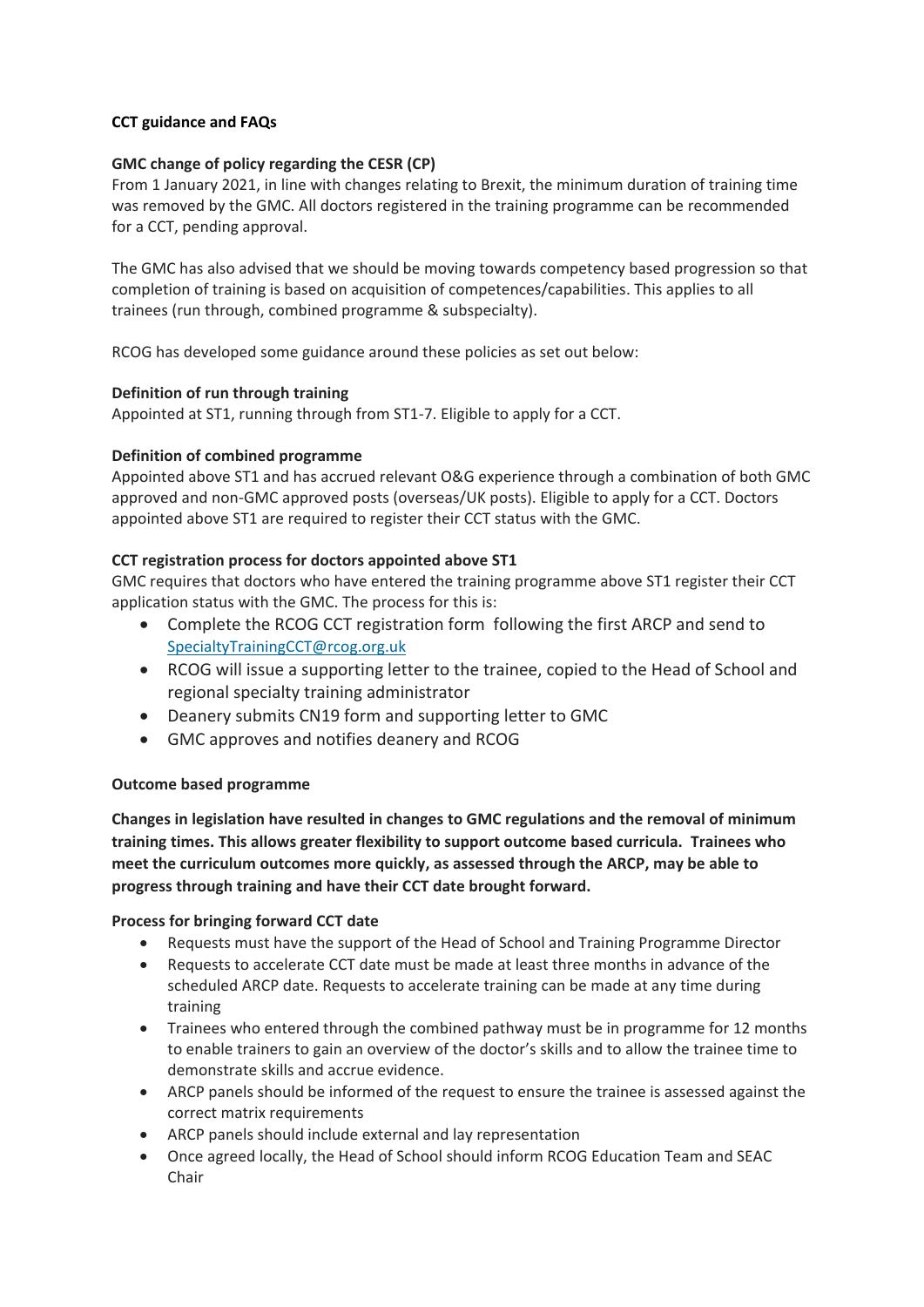Once a CCT date has been accelerated the trainee does not have the option to go back to the original CCT date

## **Process for bringing forward subspecialty training completion date**

- Requests to accelerate completion of subspecialty training must be made at least three months in advance of the scheduled centralised assessment date
- Requests must have the support of the Subspecialty Training Programme Director, Head of School and Training Programme Director
- Subspecialty assessment panel should be informed of the request to ensure trainee is assessed against the correct matrix requirements
- Once agreed locally, Head of School and subspecialty training programme supervisor should infor[m subspecialtytraining@rcog.org.uk](mailto:subspecialtytraining@rcog.org.uk) and Chair of Subspecialty Committee

# **FAQs**

- **How do I apply for a CCT**  Please see guidance here (link to guidance)
- **Who's eligible to apply for a CCT** Doctors who have been appointed to the training programme (either at ST1 or above ST1), have met the curriculum requirements and have been issued with an Outcome 6.
- **I am not in the training programme but have undertaken over seven years of O&G LAT posts – can I apply for a CCT**

To be eligible to apply for a CCT, you must be registered in the specialty training programme. Doctors who have accrued training through LAT posts alone would not be eligible to apply for a CCT but may be eligible apply for specialist registration via the CESR route.

- **What's meant by a 'non-GMC approved post'** Non-GMC-approved posts are posts that have not been formally educationally approved by the GMC. These may include LAS (locum appointment for service), staff grade, clinical fellow, and overseas posts.
- **Are training posts in EEA countries recognised by the GMC** Please refer to the guidance on the GMC website: https://www.gmc-uk.org/
- **How much time spent in non-GMC approved posts can I count towards my training?** The amount of time spent in non-GMC-approved posts may vary from as little as 3–6 months in basic training to several years of experience in countries outside the UK. Your School/Deanery will need to assess whether your previous experience is suitable to count towards specialist registration.
- **Can additional non-GMC approved time be recognised once I have been appointed to the programme:**

As the training programme is competency based there is flexibility to accelerate to a higher training level and make a request for your CCT date to be brought forward (see process above).